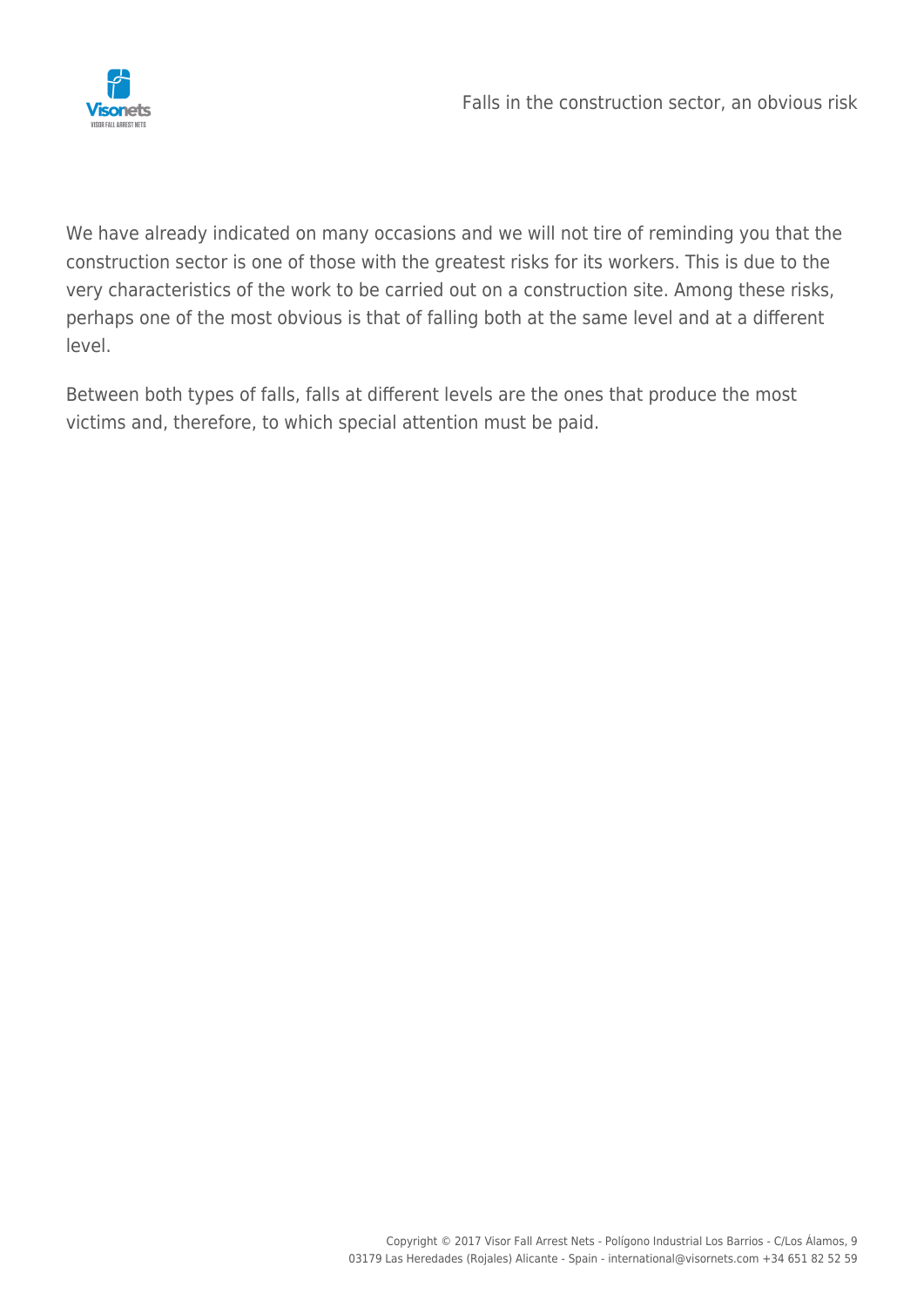

Why do accidents occur due to falls from different heights?

On many occasions, falls from heights occur because work is carried out without proper safety planning, because both collective and individual protection systems are not used, because safety materials are in poor condition and have not been properly checked or because there is a lack of safety training among the operators.

Whatever the cause, falls are a very important problem fundamentally because they directly and seriously affect injured workers, often endangering their lives, but it is also a problem that entails social costs, productivity problems , etc.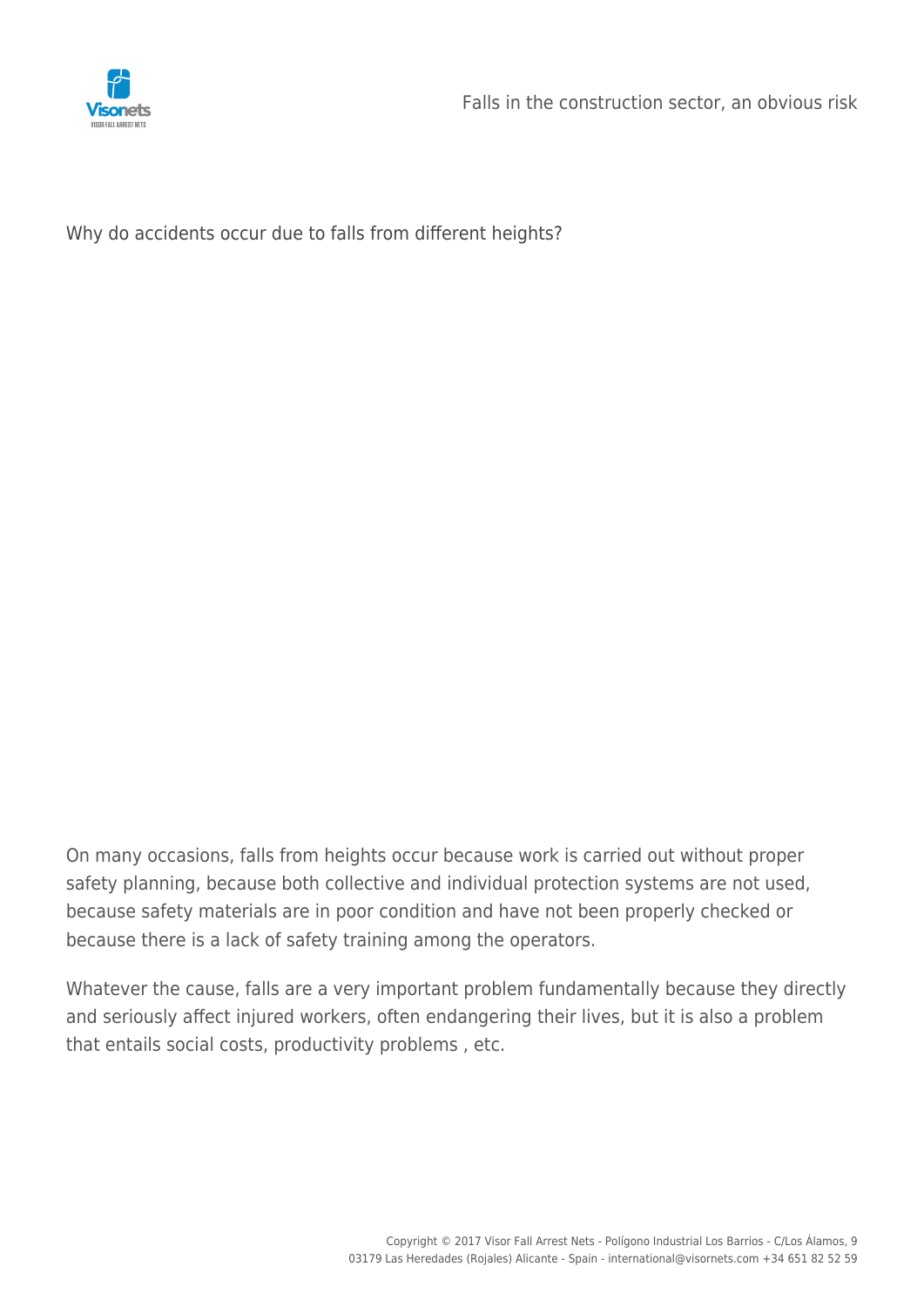

Falls from height: factors to consider

Some factors to keep in mind about falls from height:

- Occupational accidents that occur due to falls at different levels are one of the main causes of occupational accidents and it must also be taken into account that this type of accident usually has serious or very serious consequences and even causes the death of the worker.
- A large part of these accidents occur at "small" heights of between 2 and 5 meters.
- Workers always have to exercise extreme caution even when we talk about those "small" heights, since on many occasions, not having the feeling that they are working at a dangerous height, they do not use the necessary protection systems and then suffer the consequences of a fall.

From Visornets we always advocate at least compliance with current legislation. In this sense,